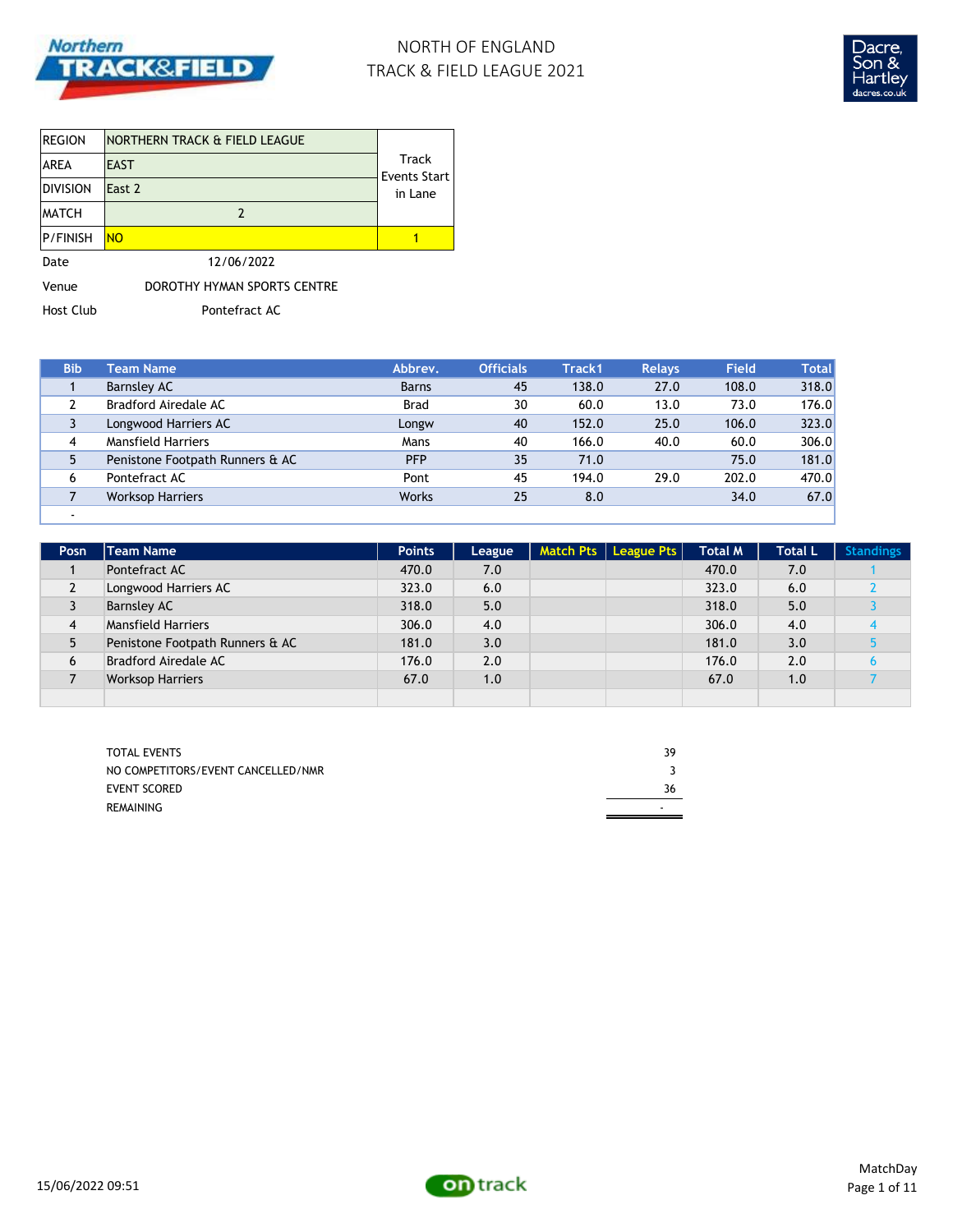



### **East 2 DOROTHY HYMAN SPORTS CENTRE**

| 100m Men A |    |                                 | Wind         |      | 100m Men B |                          | Wind       |
|------------|----|---------------------------------|--------------|------|------------|--------------------------|------------|
| Posn       |    | No. Athlete                     | Club         | Perf |            | Posn No. Athlete         | Club       |
|            | 3. | Lei-vann MCGILLVARY-ALLER Longw |              | 11.3 | 1          | 44 Matthew YOUNG (U17)   | Mans       |
| 2          |    | 4 Oliver SALMON (U20)           | Mans         | 11.6 |            | 22 Mohamed OSMAN         | Brad       |
| 3          | 6  | Luke MURPHY                     | Pont         | 12.0 | 3          | 11 Christopher GILLOTT   | Barns      |
| 4          |    | David EKE (U20)                 | <b>Brad</b>  | 13.2 | 4          | 66 Harrison CARTER (U17) | Pont       |
| 5.         |    | <b>Stuart WILSON</b>            | <b>Barns</b> | 13.3 | 5          | 33 Craig MITCHELL        | Long       |
| 6          | 5. | Oliver FRANCE (U17)             | <b>PFP</b>   | 13.7 | 6          | 55 Matthew BRAIN         | <b>PFP</b> |
|            |    |                                 |              |      | 7          |                          |            |
| 8          |    |                                 |              |      | 8          |                          |            |

| 100m Men A    |    |                                 | Wind        |      | 100m Men B    |                          | Wind       |      |
|---------------|----|---------------------------------|-------------|------|---------------|--------------------------|------------|------|
| Posn          |    | No. Athlete                     | Club        | Perf | Posn          | No. Athlete              | Club       | Perf |
| 1             | 3  | Lei-vann MCGILLVARY-ALLER Longw |             | 11.3 | 1             | 44 Matthew YOUNG (U17)   | Mans       | 11.8 |
| $\mathcal{P}$ | 4  | Oliver SALMON (U20)             | Mans        | 11.6 | $\mathcal{P}$ | 22 Mohamed OSMAN         | Brad       | 12.6 |
|               | 6  | Luke MURPHY                     | Pont        | 12.0 | 3             | 11 Christopher GILLOTT   | Barns      | 12.7 |
| 4             | 2  | David EKE (U20)                 | <b>Brad</b> | 13.2 | 4             | 66 Harrison CARTER (U17) | Pont       | 14.5 |
| 5.            |    | <b>Stuart WILSON</b>            | Barns       | 13.3 | 5.            | 33 Craig MITCHELL        | Longw      | 15.5 |
| 6             | 5. | Oliver FRANCE (U17)             | <b>PFP</b>  | 13.7 | 6             | 55 Matthew BRAIN         | <b>PFP</b> | 17.8 |
| 7             |    |                                 |             |      | 7             |                          |            |      |
| 8             |    |                                 |             |      | 8             |                          |            |      |
|               |    |                                 |             |      |               |                          |            |      |

|   | JUM Men A    |                                   | wina         |      | ۷U             |
|---|--------------|-----------------------------------|--------------|------|----------------|
|   |              | osn No. Athlete                   | Club         | Perf | Pos            |
| 1 |              | 3 Lei-vann MCGILLVARY-ALLER Longw |              | 23.3 | $\mathbf{1}$   |
| 2 |              | 4 Matthew YOUNG (U17)             | Mans         | 23.9 | $\overline{2}$ |
| 3 |              | 6 Luke MURPHY                     | Pont         | 24.7 | 3              |
| 4 |              | 2 David EKE (U20)                 | Brad         | 27.8 | 4              |
| 5 | $\mathbf{1}$ | Christopher GILLOTT               | <b>Barns</b> | 29.0 | 5              |
| 6 |              |                                   |              |      | 6              |
| 7 |              |                                   |              |      | 7              |
| 8 |              |                                   |              |      | 8              |

| 200m Men A |   |                                 | Wind        |      | 200m Men B |     |                      | Wind        |      |
|------------|---|---------------------------------|-------------|------|------------|-----|----------------------|-------------|------|
|            |   | Posn No. Athlete                | Club        | Perf |            |     | Posn No. Athlete     | Club        | Perf |
|            | 3 | Lei-vann MCGILLVARY-ALLER Longw |             | 23.3 |            | 44  | Dale JACOB           | Mans        | 25.0 |
|            | 4 | Matthew YOUNG (U17)             | Mans        | 23.9 |            | 22. | Mohamed OSMAN        | <b>Brad</b> | 25.6 |
|            | 6 | Luke MURPHY                     | Pont        | 24.7 | 3          |     | 66 Jack HOLMES (U17) | Pont        | 28.0 |
| 4          |   | David EKE (U20)                 | <b>Brad</b> | 27.8 | 4          |     | 33 Craig MITCHELL    | Longw       | 32.9 |
| 5.         |   | Christopher GILLOTT             | Barns       | 29.0 | 5          |     |                      |             |      |
| 6          |   |                                 |             |      | 6          |     |                      |             |      |
| ⇁          |   |                                 |             |      | ⇁          |     |                      |             |      |

| 400m Men A |         |       |      | 400m Men B |    |    |
|------------|---------|-------|------|------------|----|----|
| Posn No    | ۸thlata | ≏l⊔h. | Darf | P∩sn       | N∩ | ٨ŧ |

| Posn |    | No. Athlete                       | Club         | Perf | Pos            |
|------|----|-----------------------------------|--------------|------|----------------|
| 1    |    | 4 Carter GIDDY (U17)              | Mans         | 52.9 | 1              |
| 2    |    | 3 Lei-vann MCGILLVARY-ALLER Longw |              | 54.9 | $\overline{2}$ |
| 3    | 1  | Sonny boy HUGHES (U17)            | <b>Barns</b> | 57.7 | 3              |
| 4    |    | 2 Takudzwa JINJIKA (U17)          | Brad         | 59.0 | 4              |
| 5    | 5. | Oliver FRANCE (U17)               | <b>PFP</b>   | 64.1 | 5              |
| 6    | 6  | <b>Phil WARDLE</b>                | Pont         | 68.7 | 6              |
|      |    |                                   |              |      | 7              |
| 8    |    |                                   |              |      | 8              |

| 400m Men B |  |
|------------|--|
|            |  |

|    |   | Posn No. Athlete                | Club        | Perf |    | Posn No. Athlete         | Club       | Perf |
|----|---|---------------------------------|-------------|------|----|--------------------------|------------|------|
|    | 4 | Carter GIDDY (U17)              | Mans        | 52.9 |    | 44 Chris MONK            | Mans       | 55.0 |
| 2  | 3 | Lei-vann MCGILLVARY-ALLER Longw |             | 54.9 | 2  | 11 Christopher GILLOTT   | Barns      | 59.9 |
|    |   | Sonny boy HUGHES (U17)          | Barns       | 57.7 |    | 55 John LAWCOCK          | <b>PFP</b> | 74.8 |
| 4  | 2 | Takudzwa JINJIKA (U17)          | <b>Brad</b> | 59.0 | 4  | 33 Owen WHITEHEAD        | Longw      | 77.2 |
| 5. | 5 | Oliver FRANCE (U17)             | <b>PFP</b>  | 64.1 | 5. | 66 Harrison CARTER (U17) | Pont       | 79.9 |
| 6  | 6 | <b>Phil WARDLE</b>              | Pont        | 68.7 | 6  |                          |            |      |
|    |   |                                 |             |      |    |                          |            |      |
|    |   |                                 |             |      |    |                          |            |      |

| ٠<br>ï<br>w<br>۰, |  |
|-------------------|--|
|                   |  |

|      | 800m Men A |                                  |              |         | 800m Men B   |        |     |
|------|------------|----------------------------------|--------------|---------|--------------|--------|-----|
| Posn |            | No. Athlete                      | Club         | Perf    | Posn No. Ath |        |     |
| 1    | 4          | <b>Chris MONK</b>                | Mans         | 02:07.7 | 1            | 44 Jor |     |
| 2    | 7          | Alexandros TOHOVITIS (U17) Works |              | 02:14.0 | 2            | 33     | Cra |
| 3    | 1          | <b>Stuart WILSON</b>             | <b>Barns</b> | 02:23.0 | 3            | 55     | Jol |
| 4    | 5.         | George PARR (U20)                | <b>PFP</b>   | 02:25.4 | 4            | 11     | Ra  |
| 5    | 3          | <b>Philip MITCHELL</b>           | Longw        | 02:26.7 | 5            |        |     |
| 6    | 6          | <b>Phil WARDLE</b>               | Pont         | 02:42.7 | 6            |        |     |
| 7    |            |                                  |              |         | 7            |        |     |
| 8    |            |                                  |              |         | 8            |        |     |

|                |     | Posn No. Athlete                 | Club       | Perf    |   | Posn No. Athlete  | Club       | Perf    |
|----------------|-----|----------------------------------|------------|---------|---|-------------------|------------|---------|
| $\mathbf{1}$   | 4   | Chris MONK                       | Mans       | 02:07.7 |   | 44 Jordan BOAM    | Mans       | 02:23.5 |
| 2              | - 7 | Alexandros TOHOVITIS (U17) Works |            | 02:14.0 | 2 | 33 Craig MITCHELL | Longw      | 02:36.7 |
|                |     | <b>Stuart WILSON</b>             | Barns      | 02:23.0 | 3 | 55 John LAWCOCK   | <b>PFP</b> | 02:44.8 |
| $\overline{4}$ | 5.  | George PARR (U20)                | <b>PFP</b> | 02:25.4 |   | 4 11 Rav ARCHER   | Barns      | 03:38.9 |
| 5.             | - 3 | <b>Philip MITCHELL</b>           | Longw      | 02:26.7 | 5 |                   |            |         |

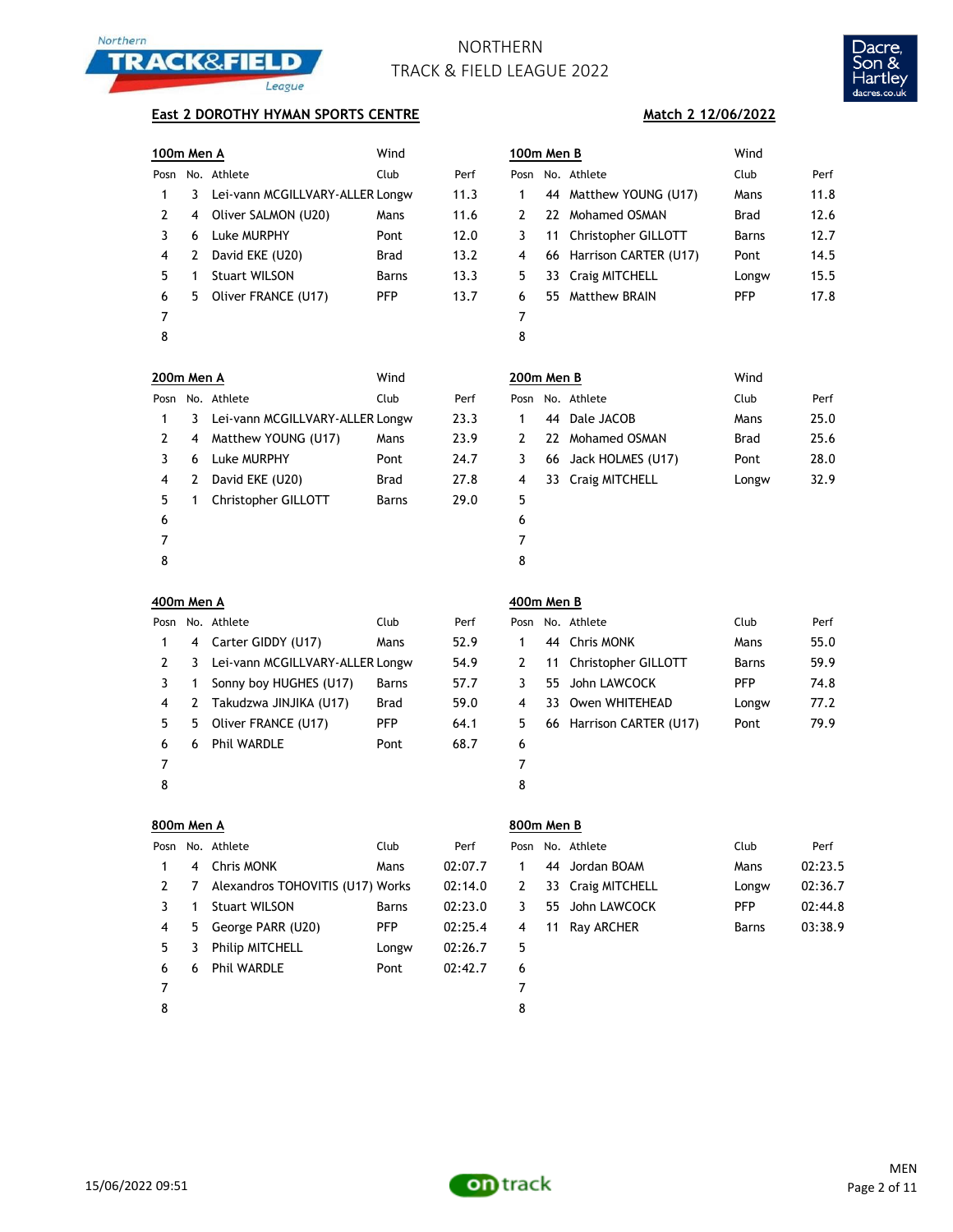



## **East 2 DOROTHY HYMAN SPORTS CENTRE Match 2 12/06/2022**

| 1500m Men A        |   |                        |              |         | 1500m Men B |                     |       |         |
|--------------------|---|------------------------|--------------|---------|-------------|---------------------|-------|---------|
|                    |   | Posn No. Athlete       | Club         | Perf    |             | Posn No. Athlete    | Club  | Perf    |
| 1                  | 1 | Jonson HUGHES (U17)    | Barns        | 04:18.9 | 1           | 33 Craig MITCHELL   | Longw | 05:22.6 |
| 2                  | 4 | Jordan BOAM            | Mans         | 04:22.0 | 2           | 66 Conor HARRISON   | Pont  | 05:59.5 |
| 3                  | 6 | Nathan DOY             | Pont         | 04:37.6 | 3           |                     |       |         |
| 4                  | 3 | <b>Simon PARKINSON</b> | Longw        | 05:04.5 | 4           |                     |       |         |
| 5                  | 5 | Malcolm ROSE           | <b>PFP</b>   | 05:37.1 | 5           |                     |       |         |
| 6                  |   |                        |              |         | 6           |                     |       |         |
| 7                  |   |                        |              |         | 7           |                     |       |         |
| 8                  |   |                        |              |         | 8           |                     |       |         |
| <u>5000m Men A</u> |   |                        |              |         | 5000m Men B |                     |       |         |
|                    |   | Posn No. Athlete       | Club         | Perf    |             | Posn No. Athlete    | Club  | Perf    |
| 1                  | 4 | Jordan BOAM            | Mans         | 16:55.9 | 1           | 44 James MEE        | Mans  | 17:44.7 |
| 2                  | 6 | Nathan DOY             | Pont         | 17:47.6 | 2           | 33 Philip MITCHELL  | Longw | 18:36.9 |
| 3                  | 1 | <b>Stuart WILSON</b>   | <b>Barns</b> | 18:07.9 | 3           | 66 Alan BOYD        | Pont  | 20:32.5 |
| 4                  | 3 | <b>Simon PARKINSON</b> | Longw        | 18:13.3 | 4           |                     |       |         |
| 5                  | 5 | Malcolm ROSE           | <b>PFP</b>   | 19:49.1 | 5           |                     |       |         |
| 6                  |   |                        |              |         | 6           |                     |       |         |
| 7                  |   |                        |              |         | 7           |                     |       |         |
| 8                  |   |                        |              |         | 8           |                     |       |         |
|                    |   | 3000m S/Chase Men A    |              |         |             | 3000m S/Chase Men B |       |         |
|                    |   | Posn No. Athlete       | Club         | Perf    |             | Posn No. Athlete    | Club  | Perf    |
| 1                  | 5 | George PARR (U20)      | <b>PFP</b>   | 12:11.9 | 1           |                     |       |         |
| 2                  | 6 | Conor HARRISON         | Pont         | 14:38.7 | 2           |                     |       |         |
| 3                  | 1 | Ray ARCHER             | <b>Barns</b> | 17:56.3 | 3           |                     |       |         |
| 4                  |   |                        |              |         | 4           |                     |       |         |
| 5                  |   |                        |              |         | 5           |                     |       |         |
| 6                  |   |                        |              |         | 6           |                     |       |         |
| 7                  |   |                        |              |         | 7           |                     |       |         |
| 8                  |   |                        |              |         | 8           |                     |       |         |
|                    |   | 400m Hurdles Men A     |              |         |             | 400m Hurdles Men B  |       |         |
|                    |   | Posn No. Athlete       | Club         | Perf    |             | Posn No. Athlete    | Club  | Perf    |
| 1                  | 5 | George PARR (U20)      | <b>PFP</b>   | 70.6    | 1           |                     |       |         |
| 2                  | 1 | <b>Stuart WILSON</b>   | Barns        | 73.8    | 2           |                     |       |         |
| 3                  |   |                        |              |         | 3           |                     |       |         |
| 4                  |   |                        |              |         | 4           |                     |       |         |
| 5                  |   |                        |              |         | 5           |                     |       |         |



 7 8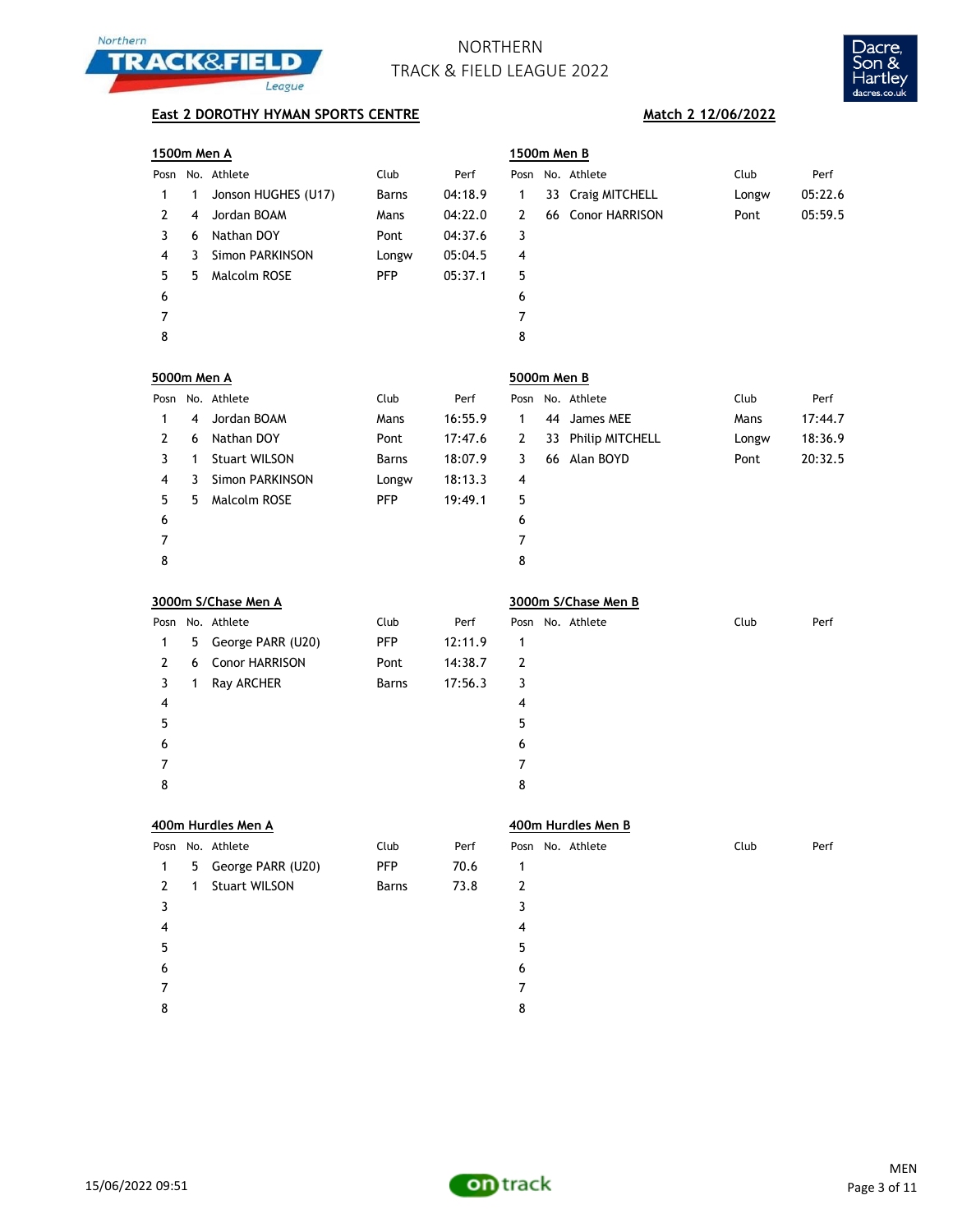



| 110m Hurdles Men A         | Wind |      | 110m Hurdles Men B | Wind         |
|----------------------------|------|------|--------------------|--------------|
| Posn No. Athlete           | Club | Perf | Posn No. Athlete   | Club<br>Perf |
| <b>William CARTER</b><br>6 | Pont | 21.4 | ٠                  |              |
| 2                          |      |      |                    |              |
| 3                          |      |      | 3                  |              |
| 4                          |      |      | 4                  |              |
| 5                          |      |      | 5                  |              |
| 6                          |      |      | 6                  |              |
|                            |      |      | 7                  |              |
| 8                          |      |      | 8                  |              |
|                            |      |      |                    |              |

| 100m N/S Men A   | Wind         | 100m N/S Men B   | Wind         |
|------------------|--------------|------------------|--------------|
| Posn No. Athlete | Club<br>Perf | Posn No. Athlete | Club<br>Perf |
| 98<br>1          |              | 1                |              |
| 2                |              | 2                |              |
|                  |              | 3                |              |
| 4                |              | 4                |              |
| 5                |              | 5                |              |
| 6                |              | 6                |              |
| 7                |              | 7                |              |
| 8                |              | 8                |              |

|      | Long Jump Men A |                     |              |      |                 | Long Jump Men B |                      |            |      |  |
|------|-----------------|---------------------|--------------|------|-----------------|-----------------|----------------------|------------|------|--|
| Posn |                 | Bib Athlete         | Club         | Perf | Posn            |                 | Bib Athlete          | Club       | Perf |  |
|      | 6               | Luke MURPHY         | Pont         | 6.23 | 1               |                 | 66 Jack HOLMES (U17) | Pont       | 5.14 |  |
| 2    | 4               | Oliver SALMON (U20) | Mans         | 6.20 | 2               | 55              | John LAWCOCK         | <b>PFP</b> | 3.38 |  |
| 3    | 5.              | George PARR (U20)   | <b>PFP</b>   | 4.86 | 3               |                 | Ray ARCHER           | Barns      | 2.51 |  |
| 4    | 11              | Christopher GILLOTT | <b>Barns</b> | 3.76 | $\overline{4}$  |                 |                      |            |      |  |
| 5.   |                 | Nathan MARKEY       | <b>Brad</b>  | x    | 5               |                 |                      |            |      |  |
| 6    |                 |                     |              |      | 6               |                 |                      |            |      |  |
| 7    |                 |                     |              |      | 7               |                 |                      |            |      |  |
| 8    |                 |                     |              |      | 8               |                 |                      |            |      |  |
|      |                 |                     |              |      |                 |                 |                      |            |      |  |
|      |                 | High Jump Men A     |              |      | High Jump Men B |                 |                      |            |      |  |

|  | High Jump Men A  |  |
|--|------------------|--|
|  | Doon Bib Athlata |  |

|    | Posn Bib Athlete      | Club  | Perf |
|----|-----------------------|-------|------|
|    | 6 Jack HOLMES (U17)   | Pont  | 1.90 |
| -2 | 3 Graham BICKERDIKE   | Longw | 1.60 |
| 3  | 5 Oliver FRANCE (U17) | PFP   | 1.40 |

| Posn Bib Athlete | Club | Perf | Posn Bib Athlete | Club | Perf |
|------------------|------|------|------------------|------|------|



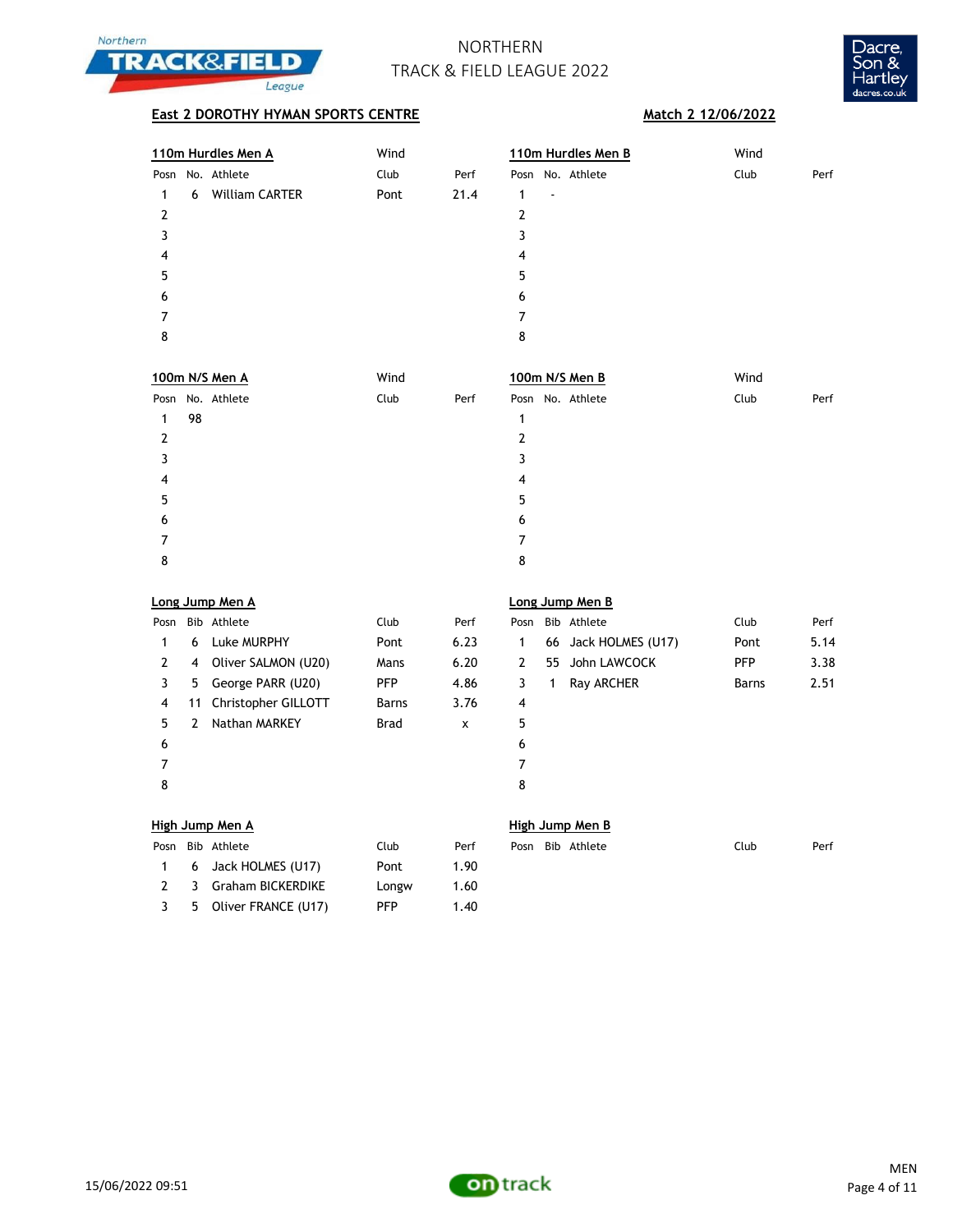



## **East 2 DOROTHY HYMAN SPORTS CENTRE Match 2 12/06/2022**

|                                                                                                                 |   | Triple Jump Men A     |      |       | <b>Triple Jump Men B</b> |  |                  |      |      |  |
|-----------------------------------------------------------------------------------------------------------------|---|-----------------------|------|-------|--------------------------|--|------------------|------|------|--|
| Posn                                                                                                            |   | Bib Athlete           | Club | Perf  | Posn                     |  | Bib Athlete      | Club | Perf |  |
| 1                                                                                                               | 6 | <b>William CARTER</b> | Pont | 10.75 | 1                        |  | 66 Richard HOWES | Pont | 7.77 |  |
| 2                                                                                                               | 4 | Oliver SALMON (U20)   | Mans | X     | 2                        |  |                  |      |      |  |
| 3                                                                                                               |   |                       |      |       | 3                        |  |                  |      |      |  |
| 4                                                                                                               |   |                       |      |       | 4                        |  |                  |      |      |  |
| 5                                                                                                               |   |                       |      |       | 5                        |  |                  |      |      |  |
| 6                                                                                                               |   |                       |      |       | 6                        |  |                  |      |      |  |
| 7                                                                                                               |   |                       |      |       | 7                        |  |                  |      |      |  |
| 8                                                                                                               |   |                       |      |       | 8                        |  |                  |      |      |  |
|                                                                                                                 |   |                       |      |       |                          |  |                  |      |      |  |
| the contract of the contract of the contract of the contract of the contract of the contract of the contract of |   |                       |      |       |                          |  |                  |      |      |  |

| Pole Vault Men A |                    |      |      |  | Pole Vault Men B |                  |      |      |  |  |
|------------------|--------------------|------|------|--|------------------|------------------|------|------|--|--|
|                  | Posn Bib Athlete   | Club | Perf |  |                  | Posn Bib Athlete | Club | Perf |  |  |
|                  | 1 6 William CARTER | Pont | 3.20 |  |                  |                  |      |      |  |  |

| Shot Men A |    |                          |              | Shot Men B |      |    |                     |            |      |
|------------|----|--------------------------|--------------|------------|------|----|---------------------|------------|------|
| Posn       |    | Bib Athlete              | Club         | Perf       | Posn |    | Bib Athlete         | Club       | Perf |
|            | 33 | <b>Graham BICKERDIKE</b> | Longw        | 11.53      | 1    | 3  | Christopher SAMPSON | Longw      | 9.24 |
| 2          | 11 | Dominic BRENNAN (U20)    | <b>Barns</b> | 10.40      | 2    |    | 22 Richard BURKE    | Brad       | 7.79 |
| 3          | 6  | <b>William CARTER</b>    | Pont         | 9.76       | 3    |    | 66 Richard HOWES    | Pont       | 7.65 |
| 4          | 2  | Zahid KHAN               | <b>Brad</b>  | 8.79       | 4    | 1  | Ray ARCHER          | Barns      | 6.23 |
| 5.         | 5. | <b>Paul FRYERS</b>       | <b>PFP</b>   | 6.43       | 5.   | 55 | John LAWCOCK        | <b>PFP</b> | 4.74 |
| 6          |    |                          |              |            | 6    |    |                     |            |      |
|            |    |                          |              |            | 7    |    |                     |            |      |
| 8          |    |                          |              |            | 8    |    |                     |            |      |
|            |    |                          |              |            |      |    |                     |            |      |

|--|

| Posn |    | Bib Athlete              | Club         | Perf  | Pos            |
|------|----|--------------------------|--------------|-------|----------------|
| 1    |    | 11 Dominic BRENNAN (U20) | <b>Barns</b> | 38.04 | 1              |
| 2    |    | 33 Graham BICKERDIKE     | Longw        | 36.28 | $\overline{2}$ |
| 3    | 6  | <b>William CARTER</b>    | Pont         | 29.74 | 3              |
| 4    |    | 2 Zahid KHAN             | <b>Brad</b>  | 25.46 | 4              |
| 5    | 5. | <b>Paul FRYERS</b>       | <b>PFP</b>   | 18.23 | 5              |
| 6    |    |                          |              |       | 6              |
|      |    |                          |              |       | 7              |

## **Discus Men B**

| Posn |    | Bib Athlete           | Club        | Perf  | Posn | Bib Athlete           | Club        | Perf  |
|------|----|-----------------------|-------------|-------|------|-----------------------|-------------|-------|
|      | 11 | Dominic BRENNAN (U20) | Barns       | 38.04 |      | 3 Christopher SAMPSON | Longw       | 23.62 |
|      |    | 33 Graham BICKERDIKE  | Longw       | 36.28 |      | 66 Richard HOWES      | Pont        | 20.38 |
|      | 6  | <b>William CARTER</b> | Pont        | 29.74 |      | 22 Richard BURKE      | <b>Brad</b> | 19.20 |
| 4    | 2  | Zahid KHAN            | <b>Brad</b> | 25.46 |      | Ray ARCHER            | Barns       | 17.06 |
| 5.   | 5. | Paul FRYERS           | <b>PFP</b>  | 18.23 | 5.   | 55 Steve DICKINSON    | <b>PFP</b>  | 12.87 |
| -6   |    |                       |             |       | 6    |                       |             |       |

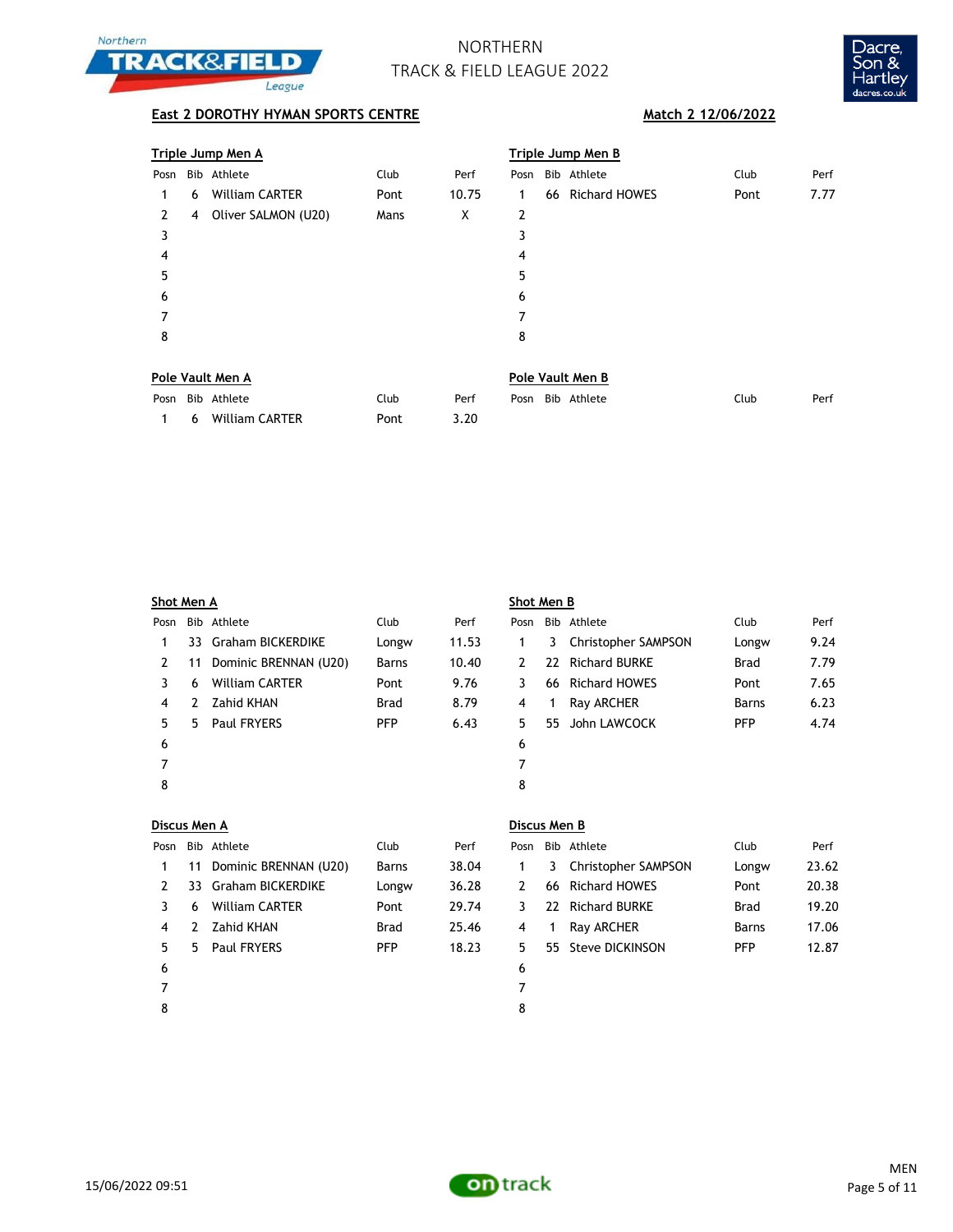



### **East 2 DOROTHY HYMAN SPORTS CENTRE**

|  | <b>Hammer Men A</b> |  |
|--|---------------------|--|
|--|---------------------|--|

|               |    | Hammer Men A          |             |       | Hammer Men B |   |                    |            |       |  |  |
|---------------|----|-----------------------|-------------|-------|--------------|---|--------------------|------------|-------|--|--|
| Posn          |    | Bib Athlete           | Club        | Perf  | Posn         |   | Bib Athlete        | Club       | Perf  |  |  |
| 1             | 3  | Christopher SAMPSON   | Longw       | 32.90 | 1            | 2 | Zahid KHAN         | Brad       | 19.20 |  |  |
| $\mathcal{P}$ | 6  | <b>William CARTER</b> | Pont        | 20.70 | 2            |   | 66 Richard HOWES   | Pont       | 18.09 |  |  |
|               |    | 22 Chris HAINSWORTH   | <b>Brad</b> | 19.57 | 3            |   | 33 Edward BERRY    | Longw      | 13.27 |  |  |
| 4             | 5. | <b>Paul FRYERS</b>    | <b>PFP</b>  | 15.48 | 4            |   | 55 Steve DICKINSON | <b>PFP</b> | 11.92 |  |  |
| 5.            |    | Ray ARCHER            | Barns       | 13.70 | 5            |   |                    |            |       |  |  |
| 6             |    |                       |             |       | 6            |   |                    |            |       |  |  |
|               |    |                       |             |       | 7            |   |                    |            |       |  |  |
| 8             |    |                       |             |       | 8            |   |                    |            |       |  |  |

| Match 2 12/06/2022 |  |  |  |
|--------------------|--|--|--|
|                    |  |  |  |

|     | <u>ammer Men B</u> |            |       |
|-----|--------------------|------------|-------|
| วรท | Bib Athlete        | Club       | Perf  |
| 1   | 2     Zahid KHAN   | Brad       | 19.20 |
| 2   | 66 Richard HOWES   | Pont       | 18.09 |
| 3   | 33 Edward BERRY    | Longw      | 13.27 |
| 4   | 55 Steve DICKINSON | <b>PFP</b> | 11.92 |
| 5   |                    |            |       |
| 6   |                    |            |       |
| 7   |                    |            |       |
| 8   |                    |            |       |
|     |                    |            |       |

|      | Javelin Men A |                          |       |       |      | Javelin Men B |                        |             |       |  |  |
|------|---------------|--------------------------|-------|-------|------|---------------|------------------------|-------------|-------|--|--|
| Posn |               | Bib Athlete              | Club  | Perf  | Posn |               | Bib Athlete            | Club        | Perf  |  |  |
|      | 3.            | <b>Graham BICKERDIKE</b> | Longw | 43.10 | 1    | 2             | Zahid KHAN             | <b>Brad</b> | 28.23 |  |  |
| 2    | 6             | <b>Richard HOWES</b>     | Pont  | 32.36 | 2    |               | 33 Christopher SAMPSON | Longw       | 22.56 |  |  |
|      | 77            | Nathan MARKEY            | Brad  | 29.75 | 3    |               | Ray ARCHER             | Barns       | 17.60 |  |  |
| 4    | 11            | <b>Stuart WILSON</b>     | Barns | 27.79 | 4    | 66            | Harrison CARTER (U17)  | Pont        | 16.95 |  |  |
| 5.   | 55.           | Matthew BRAIN            | PFP   | 15.74 | 5    | 5             | John LAWCOCK           | <b>PFP</b>  | 9.19  |  |  |
| 6    | 4             | Jordan BOAM              | Mans  | 12.91 | 6    |               |                        |             |       |  |  |
| 7    |               |                          |       |       | 7    |               |                        |             |       |  |  |
| 8    |               |                          |       |       | 8    |               |                        |             |       |  |  |

### **4 x 100m Men A**

| Posn |   | No. Club | <b>Runners</b>                                                      | Perf |
|------|---|----------|---------------------------------------------------------------------|------|
|      | 4 | Mans     | Oliver SALMON (U20) Matthew YOUNG (U17) Dale JACOB Carter GIDDY (U  | 46.7 |
|      | 2 | Brad     | David EKE (U20) Takudzwa JINJIKA (U17) Mohamed OSMAN Zahid KHAN     | 53.0 |
|      | 6 | Pont     | Luke MURPHY Harrison CARTER (U17) Jack HOLMES (U17) Richard HOWES   | 54.3 |
| 4    |   | Barns    | Sonny boy HUGHES (U17) Jonson HUGHES (U17) Stuart WILSON Christophe | 55.1 |
| 5.   |   | Longw    | Philip MITCHELL Owen WHITEHEAD Simon PARKINSON Lei-vann MCGILLVAI   | 58.1 |
| 6    |   |          |                                                                     |      |
|      |   |          |                                                                     |      |
| 8    |   |          |                                                                     |      |

### **4 x 400m Men A**

|   |   | Posn No. Club | <b>Runners</b>                                                              | Perf    |
|---|---|---------------|-----------------------------------------------------------------------------|---------|
|   | 4 | Mans          | Carter GIDDY (U17) Matthew YOUNG (U17) Jordan BOAM Chris MONK               | 03:51.2 |
|   |   | Barns         | Sonny boy HUGHES (U17) Jonson HUGHES (U17) Stuart WILSON Christophe 04:17.2 |         |
|   |   | Longw         | Philip MITCHELL Owen WHITEHEAD Simon PARKINSON Graham BICKERDIKE 04:48.8    |         |
|   | 6 | Pont          | William CARTER Conor HARRISON Alan BOYD Nathan DOY                          | 04:50.5 |
| 5 |   |               |                                                                             |         |
| 6 |   |               |                                                                             |         |
|   |   |               |                                                                             |         |

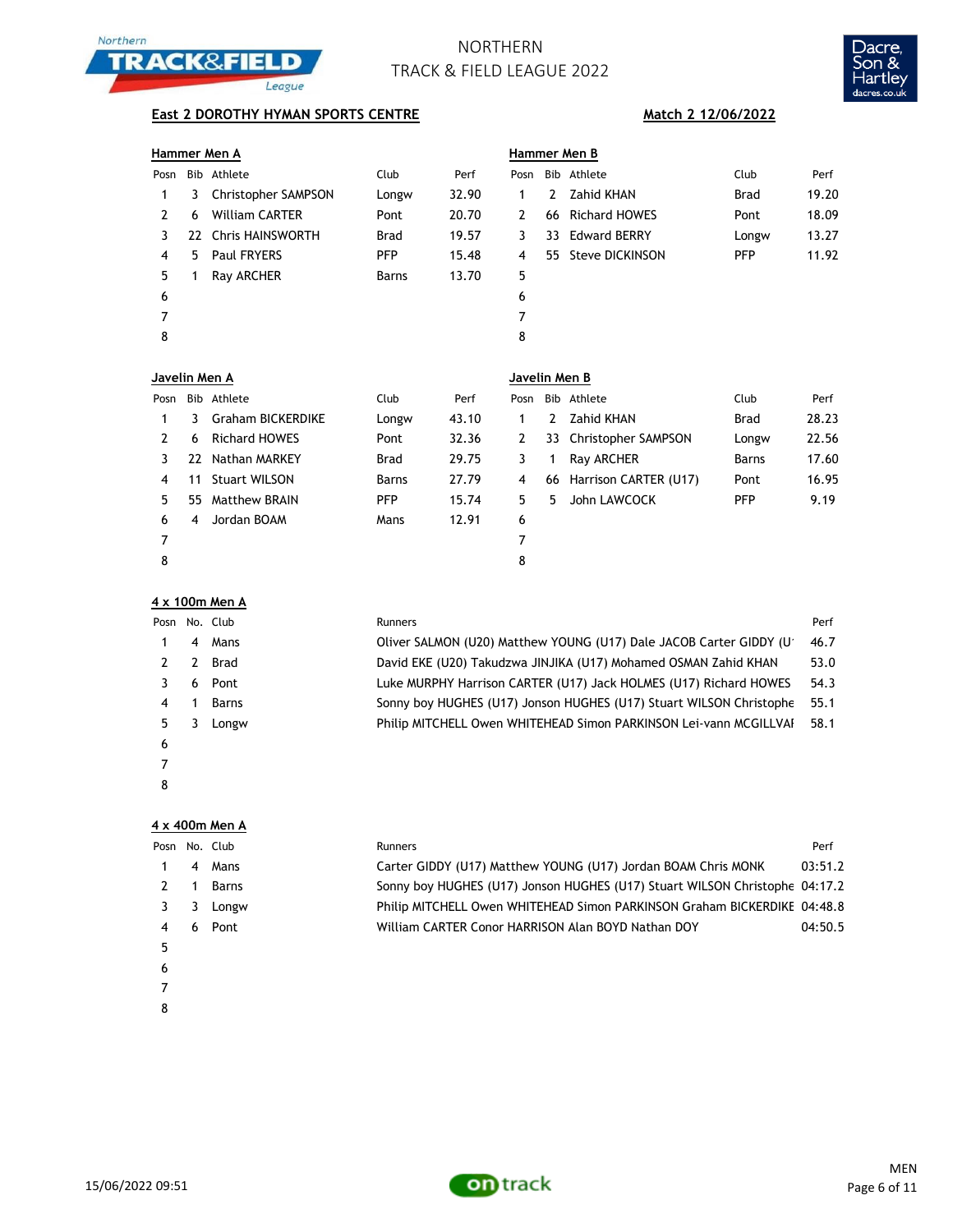



### **East 2 DOROTHY HYMAN SPORTS CENTRE**

### **Match 2 12/06/2022**

|   |   | 100m Women A              | Wind        |         |     |              |    | 100m Women B           | Wind  |         |     |
|---|---|---------------------------|-------------|---------|-----|--------------|----|------------------------|-------|---------|-----|
|   |   | Posn No. Athlete          | Club        | Perf    |     |              |    | Posn No. Athlete       | Club  | Perf    |     |
| 1 | 2 | Paris KAUR                | <b>Brad</b> | 13.4    | 564 | 1            |    | 66 Isobel SUTTON (U17) | Pont  | 14.6    | 362 |
| 2 | 1 | Ellie STEPHENSON (U17)    | Barns       | 14.0    | 457 | 2            |    | 11 Niamh EVANS (U17)   | Barns | 15.3    | 268 |
| 3 | 6 | Niamh ATKINSON (U20)      | Pont        | 14.7    | 348 | 3            |    |                        |       |         |     |
| 4 | 4 | <b>Beverley ARMSTRONG</b> | Mans        | 17.1    | 98  | 4            |    |                        |       |         |     |
| 5 | 3 | Rachel SCHOLES            | Longw       | 18.1    | 43  | 5            |    |                        |       |         |     |
| 6 | 5 | Jane LAWCOCK              | <b>PFP</b>  | 22.5    |     | 6            |    |                        |       |         |     |
| 7 |   |                           |             |         |     | 7            |    |                        |       |         |     |
| 8 |   |                           |             |         |     | 8            |    |                        |       |         |     |
|   |   | 200m Women A              | Wind        |         |     |              |    | 200m Women B           | Wind  |         |     |
|   |   | Posn No. Athlete          | Club        | Perf    |     |              |    | Posn No. Athlete       | Club  | Perf    |     |
| 1 | 2 | Paris KAUR                | <b>Brad</b> | 26.9    | 616 | 1            |    | 66 Isobel SUTTON (U17) | Pont  | 30.2    | 354 |
| 2 | 4 | Jessica LAKE              | Mans        | 27.3    | 579 | 2            | 11 | Niamh EVANS (U17)      | Barns | 31.3    | 286 |
| 3 | 1 | Ellie STEPHENSON (U17)    | Barns       | 29.0    | 439 | 3            |    | 33 Karen MITCHELL      | Longw | 52.9    |     |
| 4 | 6 | Evie ALLEN (U17)          | Pont        | 31.1    | 298 | 4            |    |                        |       |         |     |
| 5 | 3 | <b>Helen HOLDSWORTH</b>   | Longw       | 37.1    | 63  | 5            |    |                        |       |         |     |
| 6 | 5 | Jane LAWCOCK              | <b>PFP</b>  | 48.4    |     | 6            |    |                        |       |         |     |
| 7 |   |                           |             |         |     | 7            |    |                        |       |         |     |
| 8 |   |                           |             |         |     | 8            |    |                        |       |         |     |
|   |   | 400m Women A              |             |         |     |              |    | 400m Women B           |       |         |     |
|   |   | Posn No. Athlete          | Club        | Perf    |     |              |    | Posn No. Athlete       | Club  | Perf    |     |
| 1 | 6 | Katie KELLY (U17)         | Pont        | 64.8    | 510 | 1            |    | 44 Beverley ARMSTRONG  | Mans  | 1.15.17 |     |
| 2 | 4 | Jemima WALLER (U17)       | Mans        | 68.5    | 397 | 2            |    | 66 Laura READINGS      | Pont  | 1.24.6  |     |
| 3 | 3 | Helen HOLDSWORTH          | Longw       | 1.21.1  |     | 3            |    | 33 Karen MITCHELL      | Longw | 1.46.4  |     |
| 4 | 1 | <b>Caroline SPENSLEY</b>  | Barns       | 2.14.8  |     | 4            | 11 | June SIMS              | Barns | 2.17.8  |     |
| 5 |   |                           |             |         |     | 5            |    |                        |       |         |     |
| 6 |   |                           |             |         |     | 6            |    |                        |       |         |     |
| 7 |   |                           |             |         |     | 7            |    |                        |       |         |     |
| 8 |   |                           |             |         |     | 8            |    |                        |       |         |     |
|   |   | 800m Women A              |             |         |     |              |    | 800m Women B           |       |         |     |
|   |   | Posn No. Athlete          | Club        | Perf    |     |              |    | Posn No. Athlete       | Club  | Perf    |     |
| 1 | 4 | Sophie TOYN (U20)         | Mans        | 02:31.5 | 541 | 1            |    | 44 Beverley ARMSTRONG  | Mans  | 02:51.5 | 293 |
| 2 | 6 | Katie KELLY (U17)         | Pont        | 02:35.2 | 489 | $\mathbf{2}$ | 11 | Gail COLVILLE          | Barns | 02:57.4 | 235 |
| 3 | 1 | Niamh EVANS (U17)         | Barns       | 02:35.8 | 481 | 3            | 66 | Laura READINGS         | Pont  | 02:59.8 | 213 |
| 4 | 3 | Helen HOLDSWORTH          | Longw       | 02:50.3 | 306 | 4            |    | 33 Karen MITCHELL      | Longw | 03:56.9 |     |
| 5 |   |                           |             |         |     | 5            |    |                        |       |         |     |
| 6 |   |                           |             |         |     | 6            |    |                        |       |         |     |
|   |   |                           |             |         |     |              |    |                        |       |         |     |
| 7 |   |                           |             |         |     | 7            |    |                        |       |         |     |

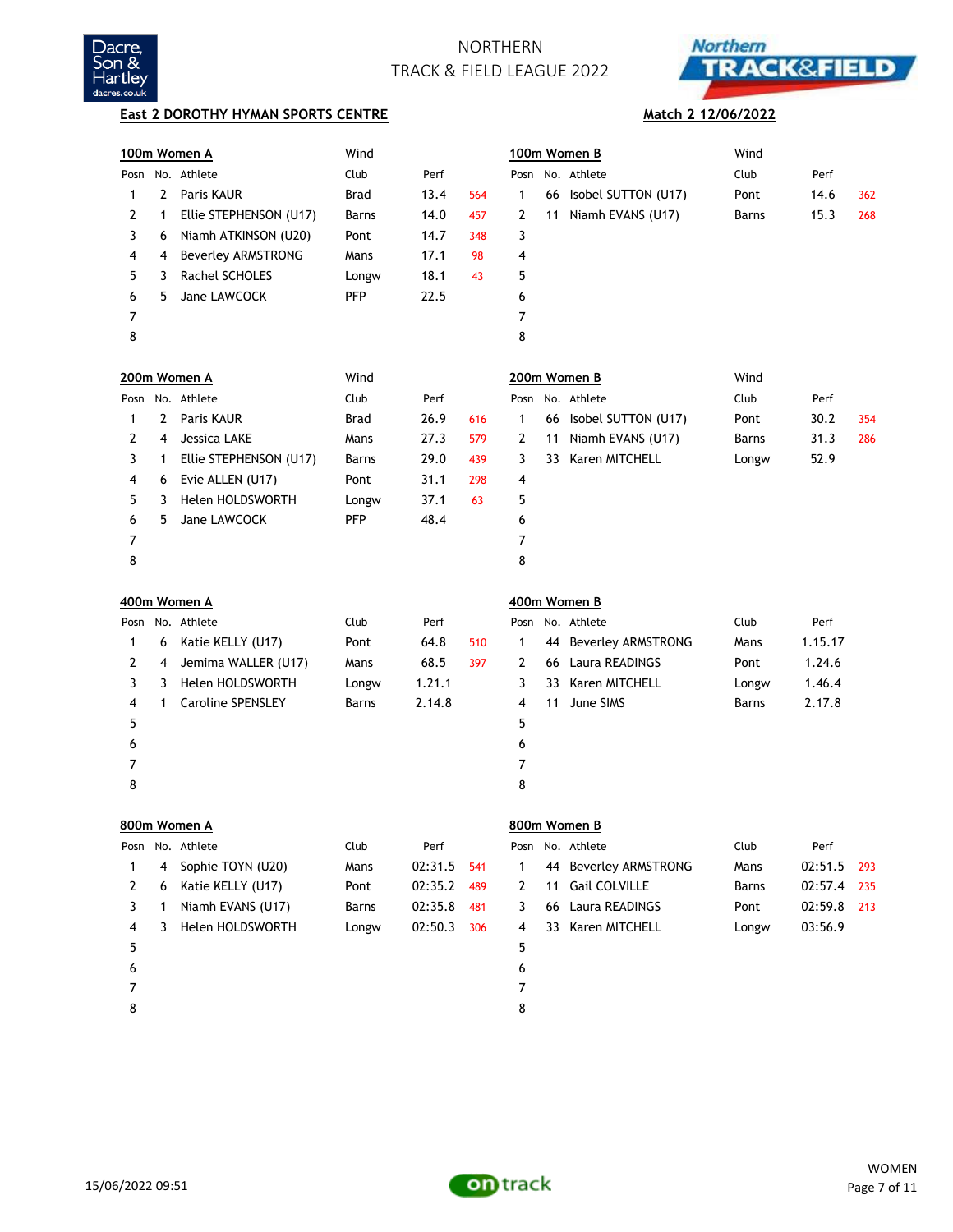



|      |              | 1500m Women A                  |            |         |     |                |    | 1500m Women B        |       |         |     |
|------|--------------|--------------------------------|------------|---------|-----|----------------|----|----------------------|-------|---------|-----|
|      |              | Posn No. Athlete               | Club       | Perf    |     | Posn           |    | No. Athlete          | Club  | Perf    |     |
| 1    | 3            | Lucy FAIRBURN (U17)            | Longw      | 05:21.1 | 482 | 1              | 33 | Helen HOLDSWORTH     | Longw | 05:29.8 | 428 |
| 2    | 6            | <b>Rebecca WINTER</b>          | Pont       | 05:35.9 | 391 | 2              | 66 | Laura READINGS       | Pont  | 06:13.0 | 206 |
| 3    | 4            | Kirsty HUNTINGTON              | Mans       | 05:37.9 | 380 | 3              | 11 | Sarah BURTON         | Barns | 07:01.8 | 52  |
| 4    | 1            | Gail COLVILLE                  | Barns      | 05:50.0 | 314 | 4              |    |                      |       |         |     |
| 5    | 2            | <b>Rachel MCCUSKER</b>         | Brad       | 06:07.5 | 230 | 5              |    |                      |       |         |     |
| 6    |              |                                |            |         |     | 6              |    |                      |       |         |     |
| 7    |              |                                |            |         |     | $\overline{7}$ |    |                      |       |         |     |
| 8    |              |                                |            |         |     | 8              |    |                      |       |         |     |
|      |              | 3000m Women A                  |            |         |     |                |    | 3000m Women B        |       |         |     |
| Posn |              | No. Athlete                    | Club       | Perf    |     |                |    | Posn No. Athlete     | Club  | Perf    |     |
| 1    | 6            | Rebecca WINTER                 | Pont       | 11:24.7 | 512 | 1              | 66 | Christine MCCARTHY   | Pont  | 13:19.5 | 214 |
| 2    | 3            | Helen HOLDSWORTH               | Longw      | 11:30.2 | 495 | 2              |    | 33 Karen MITCHELL    | Longw | 15:38.9 | 21  |
| 3    | 4            | <b>Kirsty HUNTINGTON</b>       | Mans       | 11:46.6 | 446 | 3              |    |                      |       |         |     |
| 4    | 1            | Gail COLVILLE                  | Barns      | 12:07.9 | 385 | 4              |    |                      |       |         |     |
| 5    | $\mathbf{2}$ | Rachel MCCUSKER                | Brad       | 12:46.5 | 287 | 5              |    |                      |       |         |     |
| 6    |              |                                |            |         |     | 6              |    |                      |       |         |     |
| 7    |              |                                |            |         |     | 7              |    |                      |       |         |     |
| 8    |              |                                |            |         |     | 8              |    |                      |       |         |     |
|      |              | 400m Hurdles Women A           |            |         |     |                |    | 400m Hurdles Women B |       |         |     |
| Posn |              | No. Athlete                    | Club       | Perf    |     |                |    | Posn No. Athlete     | Club  | Perf    |     |
| 1    | 4            | Jessica LAKE                   | Mans       | 65.8    | 754 | 1              |    |                      |       |         |     |
| 2    | 6            | Beatrice CUNNINGHAM (U17) Pont |            | 82.6    | 342 | 2              |    |                      |       |         |     |
| 3    | 3            | Lucy FAIRBURN (U17)            | Longw      | 86.6    | 264 | 3              |    |                      |       |         |     |
| 4    | 5.           | <b>Heather LINDLEY</b>         | <b>PFP</b> | 1.51.4  |     | 4              |    |                      |       |         |     |
| 5    |              |                                |            |         |     | 5              |    |                      |       |         |     |
| 6    |              |                                |            |         |     | 6              |    |                      |       |         |     |
| 7    |              |                                |            |         |     | 7              |    |                      |       |         |     |
| 8    |              |                                |            |         |     | 8              |    |                      |       |         |     |
|      |              | 100m Hurdles Women A           | Wind       |         |     |                |    | 100m Hurdles Women B | Wind  |         |     |
| Posn |              | Athlete                        | Club       | Perf    |     |                |    | Posn No. Athlete     | Club  | Perf    |     |
| 1    | 6            | Eleanor BIRDEN (U20)           | Pont       | 18.9    | 450 | 1              |    | 66 Evie ALLEN (U17)  | Pont  | 23.1    | 172 |
| 2    |              |                                |            |         |     | 2              |    |                      |       |         |     |
| 3    |              |                                |            |         |     | 3              |    |                      |       |         |     |
| 4    |              |                                |            |         |     | 4              |    |                      |       |         |     |
| 5    |              |                                |            |         |     | 5              |    |                      |       |         |     |
| 6    |              |                                |            |         |     | 6              |    |                      |       |         |     |
| 7    |              |                                |            |         |     | 7              |    |                      |       |         |     |
| 8    |              |                                |            |         |     | 8              |    |                      |       |         |     |

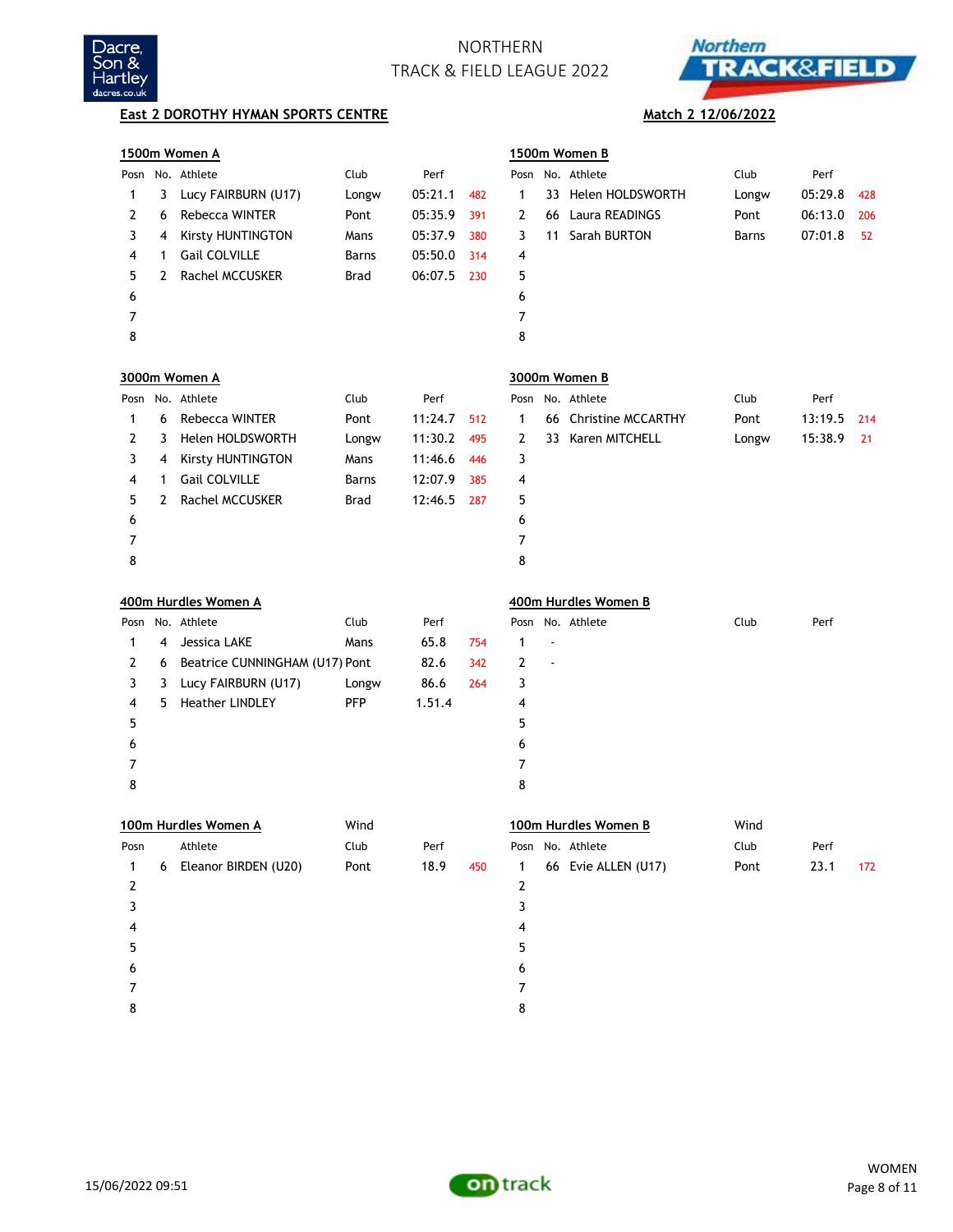



| 100m N/S Women A | Wind | 100m N/S Women B | Wind         |  |
|------------------|------|------------------|--------------|--|
| Posn No. Athlete | Perf | Posn No. Athlete | Club<br>Perf |  |
| 98               |      |                  |              |  |
|                  |      |                  |              |  |
|                  |      |                  |              |  |
| 4                |      | 4                |              |  |
| 5                |      | 5                |              |  |
| 6                |      | 6                |              |  |
|                  |      | ⇁                |              |  |
| 8                |      | 8                |              |  |
|                  |      |                  |              |  |

|      |    | Long Jump Women A              |             |      |     | Long Jump Women B |  |                     |      |      |     |
|------|----|--------------------------------|-------------|------|-----|-------------------|--|---------------------|------|------|-----|
| Posn |    | Bib Athlete                    | Club        | Perf |     | Posn              |  | Bib Athlete         | Club | Perf |     |
| 1    | 6  | Beatrice CUNNINGHAM (U17) Pont |             | 4.20 | 504 | 1                 |  | 66 Evie ALLEN (U17) | Pont | 3.53 | 349 |
| 2    | 2  | Joanna COLLEY                  | <b>Brad</b> | 2.86 | 198 | 2                 |  |                     |      |      |     |
| 3    | 5. | Jane LAWCOCK                   | <b>PFP</b>  | 1.86 |     | 3                 |  |                     |      |      |     |
| 4    | 7  | Alicia WELLS (U17)             | Works       | X    |     | 4                 |  |                     |      |      |     |
| 5    |    |                                |             |      |     | 5                 |  |                     |      |      |     |
| 6    |    |                                |             |      |     | 6                 |  |                     |      |      |     |
|      |    |                                |             |      |     | 7                 |  |                     |      |      |     |
| 8    |    |                                |             |      |     | 8                 |  |                     |      |      |     |
|      |    |                                |             |      |     |                   |  |                     |      |      |     |
|      |    |                                |             |      |     |                   |  |                     |      |      |     |

| High Jump Women A |                                  |      |      |     |  | High Jump Women B |                  |      |      |  |  |  |
|-------------------|----------------------------------|------|------|-----|--|-------------------|------------------|------|------|--|--|--|
|                   | Posn Bib Athlete                 | Club | Perf |     |  |                   | Posn Bib Athlete | Club | Perf |  |  |  |
|                   | 6 Beatrice CUNNINGHAM (U17) Pont |      | 1.50 | 638 |  |                   |                  |      |      |  |  |  |
|                   | 2 4 Sophie TOYN (U20)            | Mans | 1.25 | 371 |  |                   |                  |      |      |  |  |  |

|      |   | Triple Jump Women A    |       |      |     | Triple Jump Women B |                  |      |      |  |  |  |
|------|---|------------------------|-------|------|-----|---------------------|------------------|------|------|--|--|--|
| Posn |   | Bib Athlete            | Club  | Perf |     |                     | Posn Bib Athlete | Club | Perf |  |  |  |
| 1    | 6 | Eleanor BIRDEN (U20)   | Pont  | 9.74 | 611 | 1                   |                  |      |      |  |  |  |
| 2    | 4 | Sophie TOYN (U20)      | Mans  | 9.03 | 530 | 2                   |                  |      |      |  |  |  |
| 3    |   | Ellie STEPHENSON (U17) | Barns | 8.36 | 452 | 3                   |                  |      |      |  |  |  |
| 4    |   |                        |       |      |     | 4                   |                  |      |      |  |  |  |
| 5    |   |                        |       |      |     | 5                   |                  |      |      |  |  |  |
| 6    |   |                        |       |      |     | 6                   |                  |      |      |  |  |  |
|      |   |                        |       |      |     | 7                   |                  |      |      |  |  |  |
| 8    |   |                        |       |      |     | 8                   |                  |      |      |  |  |  |
|      |   |                        |       |      |     |                     |                  |      |      |  |  |  |



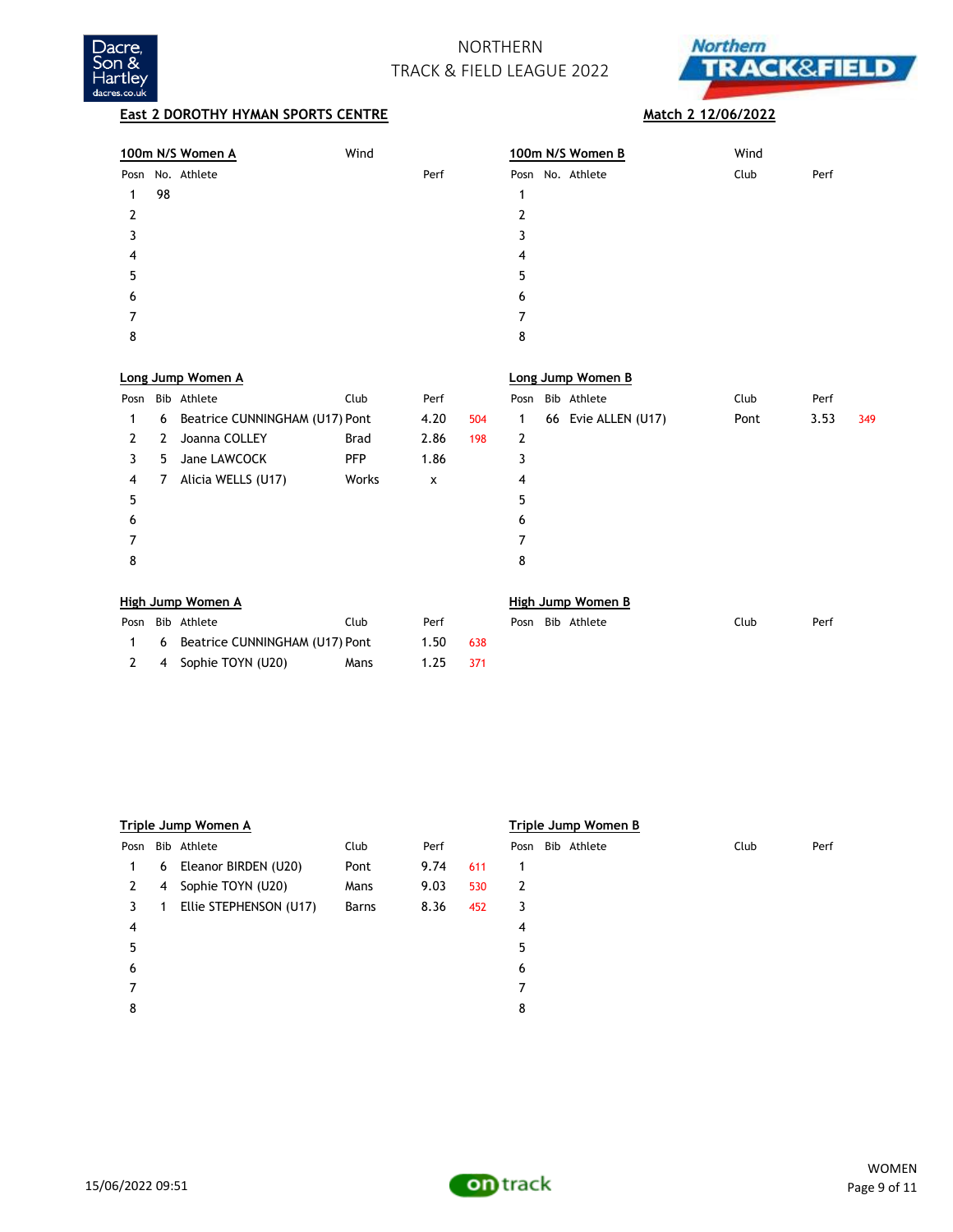



| Pole Vault Women A |           |      |  |  | Pole Vault Women B |      |      |  |  |  |  |  |
|--------------------|-----------|------|--|--|--------------------|------|------|--|--|--|--|--|
| Posn Bib Athlete   | Club      | Perf |  |  | Posn Bib Athlete   | Club | Perf |  |  |  |  |  |
| -98                | No Compet |      |  |  |                    |      |      |  |  |  |  |  |

|      |            | Shot Women A      |             |       |     |      |            | Shot Women B             |              |              |     |
|------|------------|-------------------|-------------|-------|-----|------|------------|--------------------------|--------------|--------------|-----|
| Posn | <b>Bib</b> | Athlete           | Club        | Perf  |     | Posn | <b>Bib</b> | Athlete                  | Club         | Perf         |     |
| 1    | 7          | Georgina PAGE     | Works       | 8.75  | 600 | 1    | 66         | Jane WILLIAMS            | Pont         | 5.31         | 302 |
| 2    | 4          | Rachel WILCOCKSON | Mans        | 8.61  | 590 | 2    | 11         | <b>Caroline SPENSLEY</b> | <b>Barns</b> | 4.60         | 216 |
| 3    | 3          | Rachel SCHOLES    | Longw       | 8.27  | 565 | 3    | 33         | <b>Karen MITCHELL</b>    | Longw        | 3.87         | 96  |
| 4    | 6          | Raya WELSH (U17)  | Pont        | 5.98  | 371 | 4    | 44         | <b>Helen PRITCHETT</b>   | Mans         | $\mathsf{x}$ |     |
| 5    | 1          | Sarah BURTON      | Barns       | 5.59  | 332 | 5    | 77         | Emma O'CONNER            | Works        | X            |     |
| 6    | 2          | Joanna COLLEY     | <b>Brad</b> | 4.66  | 224 | 6    |            |                          |              |              |     |
| 7    | 5          | Jane LAWCOCK      | <b>PFP</b>  | 3.93  | 108 | 7    |            |                          |              |              |     |
| 8    |            |                   |             |       |     | 8    |            |                          |              |              |     |
|      |            | Discus Women A    |             |       |     |      |            | Discus Women B           |              |              |     |
| Posn |            | Bib Athlete       | Club        | Perf  |     | Posn |            | Bib Athlete              | Club         | Perf         |     |
| 1    | 7          | Georgina PAGE     | Works       | 28.76 | 653 | 1    | 66         | Jane WILLIAMS            | Pont         | 15.78        | 405 |
| 2    | 6          | Raya WELSH (U17)  | Pont        | 19.75 | 495 | 2    | 11         | <b>Caroline SPENSLEY</b> | <b>Barns</b> | 11.77        | 285 |
| 3    | 3          | Rachel SCHOLES    | Longw       | 19.56 | 491 | 3    | 77         | Emma O'CONNER            | Works        | X            |     |
| 4    | 4          | Rachel WILCOCKSON | Mans        | 19.52 | 490 | 4    |            |                          |              |              |     |
| 5    | 1          | Sarah BURTON      | Barns       | 14.12 | 360 | 5    |            |                          |              |              |     |
| 6    | 2          | Joanna COLLEY     | <b>Brad</b> | 13.92 | 355 | 6    |            |                          |              |              |     |
| 7    | 5          | Jane LAWCOCK      | <b>PFP</b>  | 7.97  |     | 7    |            |                          |              |              |     |
| 8    |            |                   |             |       |     | 8    |            |                          |              |              |     |
|      |            | Hammer Women A    |             |       |     |      |            | <b>Hammer Women B</b>    |              |              |     |
| Posn |            | Bib Athlete       | Club        | Perf  |     | Posn |            | Bib Athlete              | Club         | Perf         |     |

| Posn |    | Bib Athlete            | Club       | Perf  |     |   |    | Posn Bib Athlete         | Club  | Perf  |     |
|------|----|------------------------|------------|-------|-----|---|----|--------------------------|-------|-------|-----|
|      | 4  | Rachel WILCOCKSON      | Mans       | 51.32 | 861 |   |    | 66 Jane WILLIAMS         | Pont  | 13.94 | 329 |
|      |    | Georgina PAGE          | Works      | 42.85 | 766 | 2 | 11 | <b>Caroline SPENSLEY</b> | Barns | 6.97  | 125 |
|      | 3  | Rachel SCHOLES         | Longw      | 24.60 | 523 | 3 | 77 | Emma O'CONNER            | Works | x     |     |
| 4    | 6  | Niamh ATKINSON (U20)   | Pont       | 21.17 | 468 | 4 |    |                          |       |       |     |
| 5.   | 5. | <b>Heather LINDLEY</b> | <b>PFP</b> | 12.89 | 306 | 5 |    |                          |       |       |     |
| 6    |    | Sarah BURTON           | Barns      | 6.97  | 125 | 6 |    |                          |       |       |     |
|      |    |                        |            |       |     |   |    |                          |       |       |     |
| 8    |    |                        |            |       |     | 8 |    |                          |       |       |     |

|  | ›sn Bib Athlete      | Club  | Perf  |     |
|--|----------------------|-------|-------|-----|
|  | 66 Jane WILLIAMS     | Pont  | 13.94 | 329 |
|  | 11 Caroline SPENSLEY | Barns | 6.97  | 125 |
|  | 3 77 Emma O'CONNER   | Works | X     |     |
|  |                      |       |       |     |